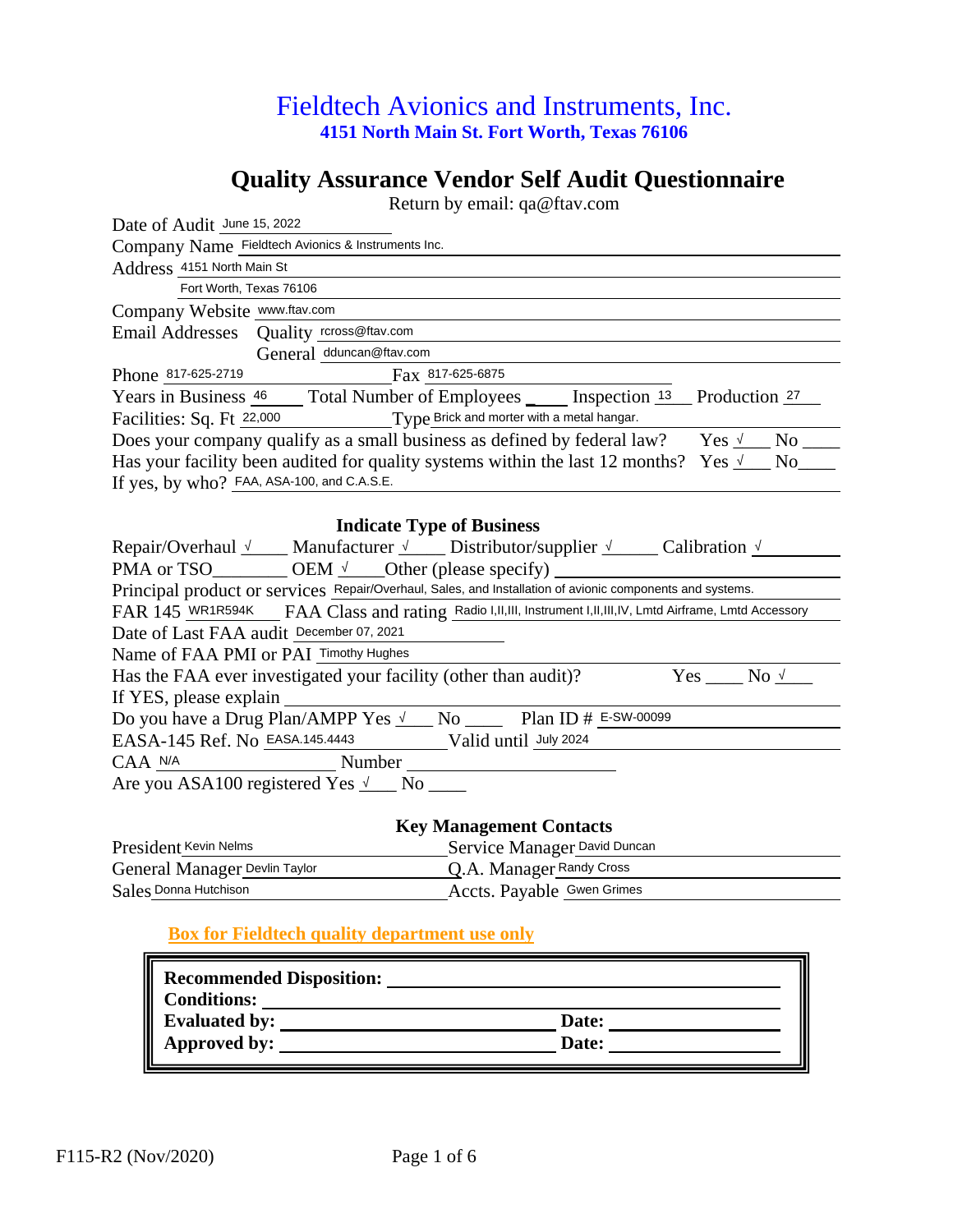### **PROGRAMS Check if in full compliance**

| $\underline{\hspace{1cm}}$ MIL-Q-9858A          | MIL-I-45208A                          |
|-------------------------------------------------|---------------------------------------|
| ANSI/NCSL Z540-1                                | <b>MIL-STD-45662A</b>                 |
| V DOT/FAA ANTI-DRUG/AMPP                        | ISO 9000 series                       |
| $\sqrt{}$ ASA 100 (AC 00-56)                    | ISO 17025                             |
| $\frac{\text{ISO }10012-1}{\text{ISO }10012-1}$ | $\sqrt{ }$ OTHER (list if applicable) |
| C.A.S.E.1A                                      |                                       |

Processing Facilities and Controlling Spec.

| <b>HEAT TREATING</b> | <b>WELDING</b>        |
|----------------------|-----------------------|
| PLATING              | <b>CHEMICAL FILMS</b> |
| PEENING              | STRIPPING/CLEANING    |
| <b>FINISH</b>        | _____OTHER (list)     |
|                      |                       |

#### Non-Destructive Testing

| <b>MAGNETIC PARTICLE</b> | PENETRANT         |
|--------------------------|-------------------|
| <b>RADIOGRAPHIC</b>      | <b>ULTRASONIC</b> |
| <b>EDDY CURRENT</b>      | <b>HARDNESS</b>   |
| PRESSURE TESTING         | OTHER (list)      |

### **QUALITY ASSURANCE**

|    | (Circle appropriate response.)                                            |      |                |     |
|----|---------------------------------------------------------------------------|------|----------------|-----|
|    |                                                                           | Yes. | N <sub>0</sub> | N/A |
|    | 1. Is there an established, documented Quality Program covering           |      |                |     |
|    | all phases of operation?                                                  |      |                |     |
|    | 2. Does the supplier have a current Quality Manual?                       |      |                |     |
| 3. | Are copies of Quality Manual available to all employees?                  |      |                |     |
| 4. | Does the supplier have an Internal Audit Program?                         |      |                |     |
| 5. | Does the Internal Audit Program ensure compliance with customer           |      |                |     |
|    | specifications?                                                           |      |                |     |
|    | 6. Does the Internal Audit Program ensure appropriate corrective actions? |      |                |     |
| 7. | Do supervisors have A&P or Repairman Certificates?                        |      |                |     |
| 8. | Does the supplier have a program to provide corrective actions            |      |                |     |
|    | for discrepancies noted during repair/overhaul?                           |      |                |     |
|    | 9. Does the supplier have an Approved Vendor List?                        |      |                |     |
|    | 10. Does the supplier have a program that ensures sub-contractor          |      |                |     |
|    | quality meets customer specifications?                                    |      |                |     |
|    | 11. Does the supplier maintain certification on sub-contracted work?      |      |                |     |
|    | 12. Does the supplier have a program to report defects or unairworthy     |      |                |     |
|    | conditions?                                                               |      |                |     |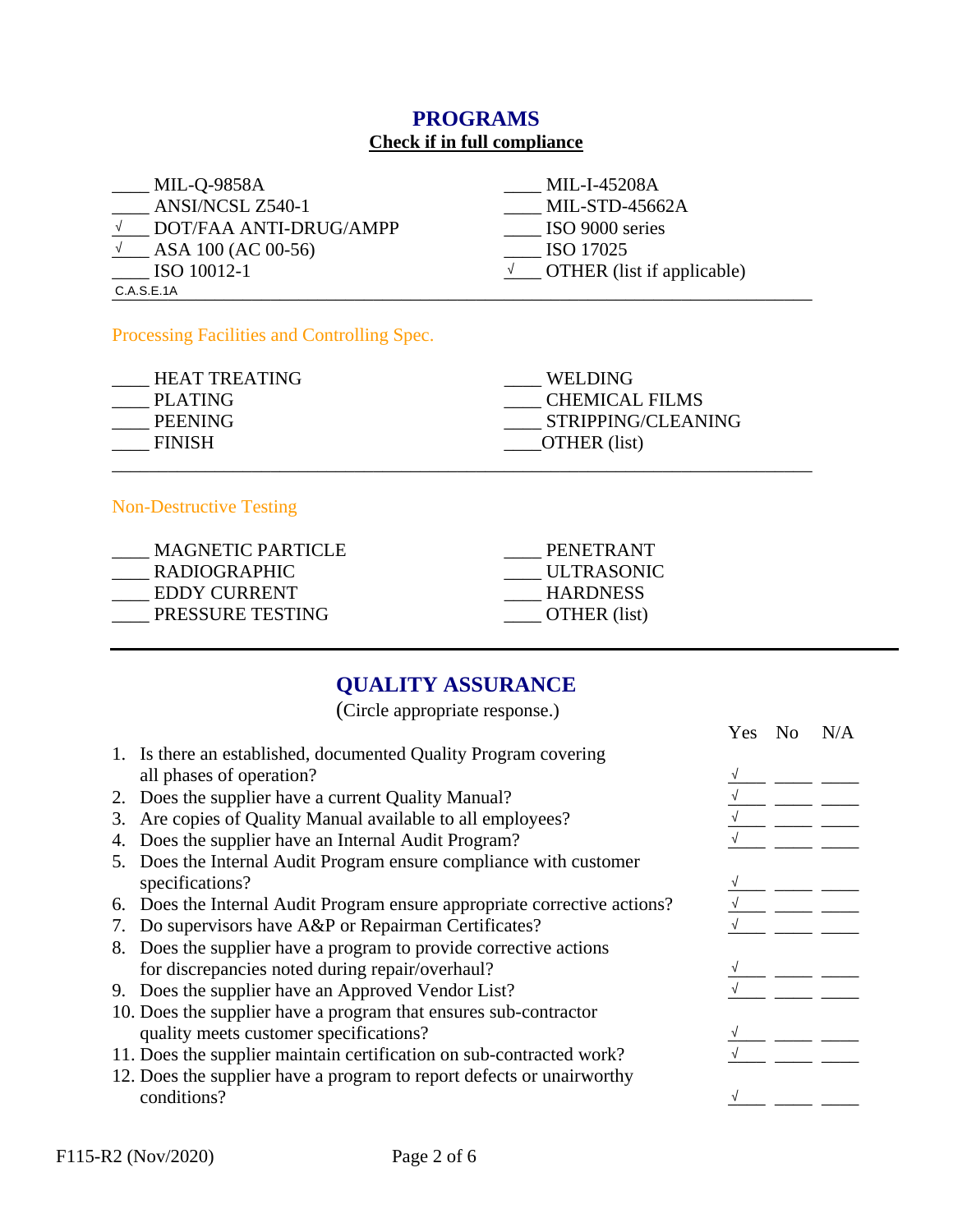### **Inspections**

- 1. Does the supplier perform RII for any customers?
- 2. Is there proper separation between maintenance and inspection responsibilities?
- 3. Does the Repair Station Roster identify all personnel with Return To Service authorization?
- 4. Does the repair station have an employment summary for all personnel listed on the Repair Station Roster? \_\_\_\_ \_\_\_\_ \_\_\_\_
- 5. Does the supplier have an acceptable receiving inspection program?
- 6. Does the supplier have an acceptable procedure to identify customer parts?
- 7. Does the supplier maintain traceability certification on all parts?
- 8. Are inspection stamps used for inspections?
- 9. Do records show inspection status throughout the work process?
- 10. Do you agree to permit the FAA to inspect your facility?

#### **Technical Data Control**

- 1. Does the supplier have the required shop manuals and specifications to perform the repair/overhaul in accordance with customer requirements?
- 2. Are there established, approved procedures for controlling revisions?
- 3. Does the supplier have a system to ensure technical data is current?
- 4. Does the supplier maintain a record of manual revisions?
- 5. Are manual revisions up to date?
- 6. Are manuals identified and available to technicians?
- 7. Is a system in place to ensure master and working copies are updated at the same time? \_\_\_\_ \_\_\_\_ \_\_\_\_
- 8. Is technical data stored in a manner to prevent damage?
- 9. Is a specific individual, by title, responsible for the technical data?

#### **Shelf Life**

- 1. Does the supplier have a shelf life program?
- 2. Does the program list all parts and materials that have a shelf life limit?
- 3. Is a specific individual, by title, responsible for the shelf life program?
- 4. Does each shelf life item have expiration date displayed?
- 5. Is there a system to control expired items?

| <b>Inspections</b>                                                     |     |     |     |
|------------------------------------------------------------------------|-----|-----|-----|
|                                                                        | Yes | No. | N/A |
| 1. Does the supplier perform RII for any customers?                    |     |     |     |
| 2. Is there proper separation between maintenance and inspection       |     |     |     |
| responsibilities?                                                      |     |     |     |
| 3. Does the Repair Station Roster identify all personnel with Return   |     |     |     |
| To Service authorization?                                              |     |     |     |
| 4. Does the repair station have an employment summary for all          |     |     |     |
| personnel listed on the Repair Station Roster?                         |     |     |     |
| 5. Does the supplier have an acceptable receiving inspection program?  |     |     |     |
| 6. Does the supplier have an acceptable procedure to identify          |     |     |     |
| customer parts?                                                        |     |     |     |
| 7. Does the supplier maintain traceability certification on all parts? |     |     |     |
| 8. Are inspection stamps used for inspections?                         |     |     |     |
| 9. Do records show inspection status throughout the work process?      |     |     |     |
| 10. Do you agree to permit the FAA to inspect your facility?           |     |     |     |

| . .                      | ____                                             |  |
|--------------------------|--------------------------------------------------|--|
|                          | ______                                           |  |
|                          | ______                                           |  |
|                          |                                                  |  |
|                          | — <del>— — —</del> —                             |  |
|                          | ______                                           |  |
|                          |                                                  |  |
| —                        | $\overline{\phantom{a}}$                         |  |
| $\overline{\phantom{0}}$ | — <del>— — —</del> —<br>$\overline{\phantom{a}}$ |  |
|                          |                                                  |  |
|                          |                                                  |  |

√ √ √ √ √ √

√ √ √

- √ √
- √
- √
	- √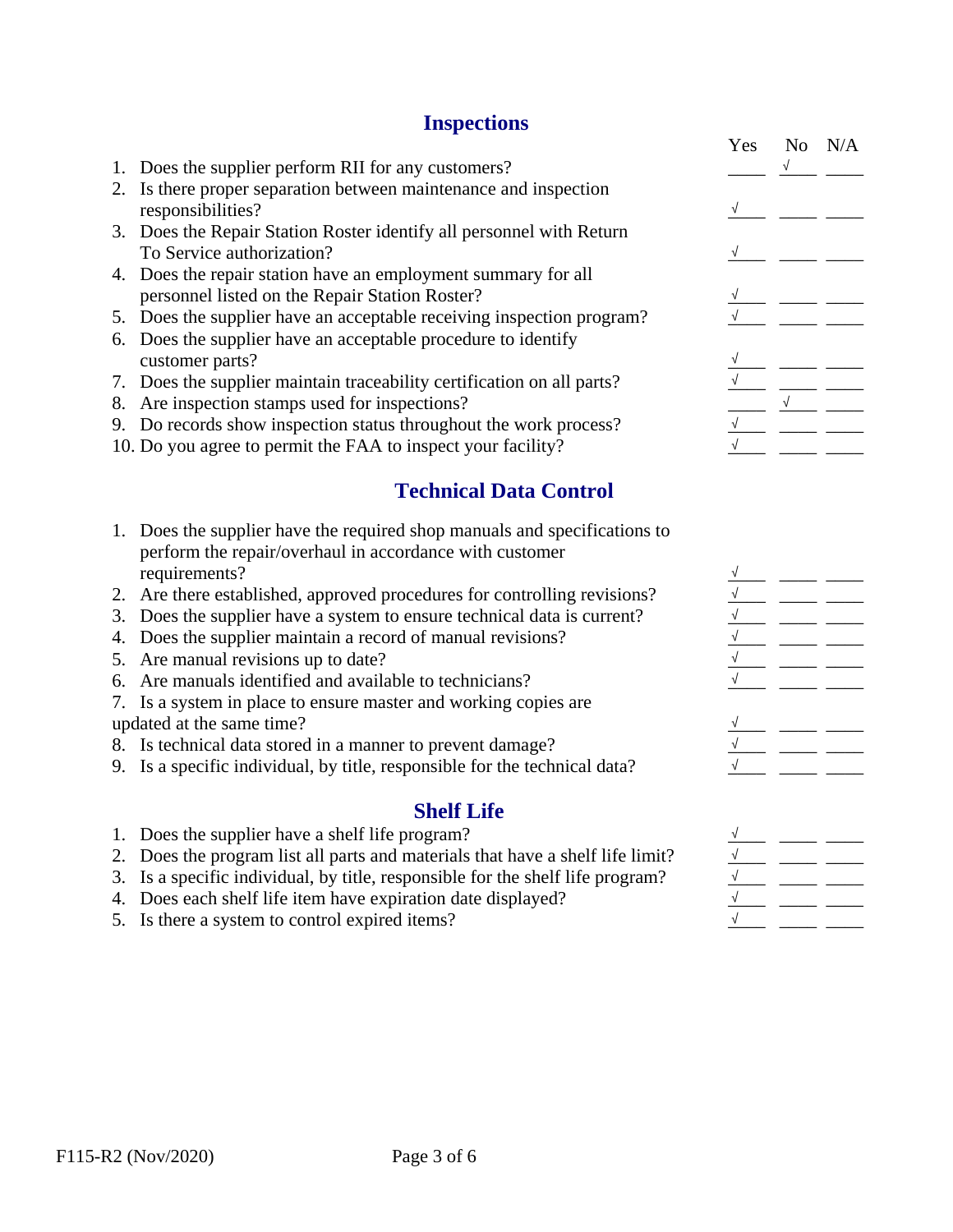## **Tool and Equipment Calibration**

|    |                                                                                | Yes                  | N <sub>o</sub> | N/A |
|----|--------------------------------------------------------------------------------|----------------------|----------------|-----|
|    | 1. Does the supplier have a tool/test equipment calibration program?           | $\sqrt{}$            |                |     |
|    | 2. Is there an individual, by title, responsible for the calibration program?  | $\sqrt{\phantom{a}}$ |                |     |
|    | 3. Are all tools listed on the tool calibration list?                          |                      |                |     |
| 4. | Are the standards used to check tool calibration traceable to the              |                      |                |     |
|    | controlling government agency (NIST)?                                          |                      |                |     |
|    | 5. Is there a system to identify all tools in the program, calibration,        |                      |                |     |
|    | frequency and the next calibration due date?                                   |                      |                |     |
| 6. | Does the supplier have a procedure to prevent "out of service"                 |                      |                |     |
|    | or equipment due to be calibrated from being used?                             |                      |                |     |
|    | 7. Are personal tools included in the calibration program?                     |                      |                |     |
|    | 8. Do Calibration records contain the following:                               |                      |                |     |
|    | a) Date of calibration                                                         |                      |                |     |
|    | b) Supplier that performed the calibration                                     |                      |                |     |
|    | c) Next calibration due date                                                   |                      |                |     |
|    | d) A calibration certificate for each item processed by an outside             |                      |                |     |
|    | agency                                                                         |                      |                |     |
|    | e) Part number, serial number and calibration due date of the                  |                      |                |     |
|    | standard used                                                                  |                      |                |     |
|    |                                                                                |                      |                |     |
|    | <b>Training</b>                                                                |                      |                |     |
|    | 1. Does the supplier have a documented training program?                       |                      |                |     |
|    | 2. Does the program include all mechanics, inspectors and supervisors?         |                      |                |     |
|    | 3. Are both formal and OJT documented?                                         |                      |                |     |
| 4. | Are training records retained for two years after employees leave              |                      |                |     |
|    | the company?                                                                   |                      |                |     |
|    |                                                                                |                      |                |     |
|    | <b>Housing and Facilities</b>                                                  |                      |                |     |
|    |                                                                                |                      |                |     |
|    | 1. Are facilities of adequate size to house all necessary tools, equipment and |                      |                |     |
|    | material required to perform the work?                                         |                      |                |     |
|    | 2. Does the facility adequately protect parts and customer units from          |                      |                |     |
|    | damage, theft, and contamination?                                              |                      |                |     |
|    | 3. Is the facility environmentally adequate to protect workers so that the     |                      |                |     |

√ √

√

- quality of workmanship is not impaired?  $\frac{1}{2}$  \_\_\_\_ \_\_\_\_ \_\_\_\_ \_\_\_\_
- 4. Are storage facilities separate from work areas?
- 5. Do shipping and receiving areas have adequate space, security and fire protection?  $\sqrt{2}$  and  $\sqrt{2}$  and  $\sqrt{2}$  and  $\sqrt{2}$  and  $\sqrt{2}$  and  $\sqrt{2}$  and  $\sqrt{2}$  and  $\sqrt{2}$  and  $\sqrt{2}$  and  $\sqrt{2}$  and  $\sqrt{2}$  and  $\sqrt{2}$  and  $\sqrt{2}$  and  $\sqrt{2}$  and  $\sqrt{2}$  and  $\sqrt{2}$  and  $\sqrt{2}$  and
- 6. Are the facility work areas and offices clean?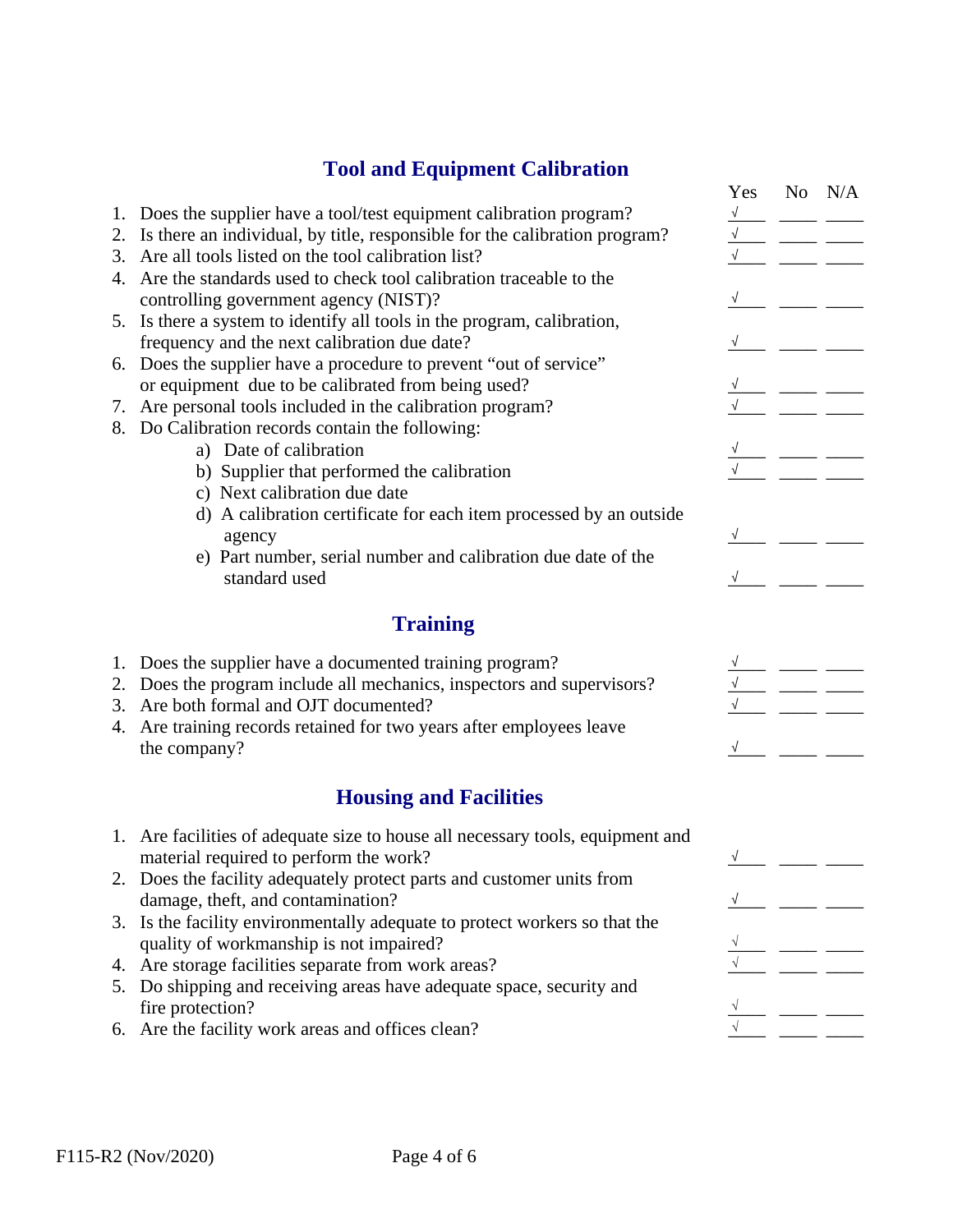# **Safety/Security/Fire Protection**

|    |                                                                                             | Yes | N <sub>o</sub> | N/A |
|----|---------------------------------------------------------------------------------------------|-----|----------------|-----|
|    | 1. Does the supplier have adequate protection for customer parts?                           | V   |                |     |
| 2. | Is the security system reviewed periodically by management or an                            |     |                |     |
|    | outside agency?                                                                             |     |                |     |
| 3. | Are fire protection devices inspected?                                                      |     |                |     |
| 4. | Are fire extinguishers identified and in serviceable condition?                             |     |                |     |
| 5. | Are fire lanes, doors, exits and fire extinguishers clear of obstructions?                  |     |                |     |
| 6. | Are required safety guards in place on power equipment?                                     |     |                |     |
|    | Are safety equipment, ladders, signs etc. inspected periodically?<br>7.                     |     |                |     |
|    |                                                                                             |     |                |     |
|    | <b>Storage</b>                                                                              |     |                |     |
|    | 1. Are parts and material properly identified and stored?                                   |     |                |     |
| 2. | Is there an adequate, secure area for quarantine of rejected parts and                      |     |                |     |
|    | equipment awaiting disposition?                                                             |     |                |     |
| 3. | Do part numbers match the part number on the bins?                                          |     |                |     |
| 4. | Are parts and material properly protected from damage (ESD)?                                |     |                |     |
| 5. | Are flammable, toxic and volatile materials properly stored & identified?                   |     |                |     |
| 6. | Are sensitive parts and equipment (oxygen parts, o-rings, electrostatic                     |     |                |     |
|    | sensitive devices) properly identified, handled, and stored to protect                      |     |                |     |
|    | from damage and contamination?                                                              |     |                |     |
| 7. | Are oxygen and other high-pressure bottles properly marked                                  |     |                |     |
|    | and stored?                                                                                 |     |                |     |
|    |                                                                                             |     |                |     |
|    | <b>Work Processing</b>                                                                      |     |                |     |
|    | 1. Does the supplier have adequate, serviceable tooling and test equipment                  |     |                |     |
|    | to perform the work?                                                                        |     |                |     |
| 2. | If the supplier uses test equipment that differs from that specified by                     |     |                |     |
|    | the OEM:                                                                                    |     |                |     |
|    | Is it properly certified as equivalent?<br>a.                                               |     |                |     |
|    | b. Does the supplier have operating and maintenance manuals?                                | V   |                |     |
|    | Is maintenance and service performed in accordance with the manual?<br>$\mathbf{c}$ .       |     |                |     |
|    | Are all maintenance and service actions recorded and are records<br>d.                      |     |                |     |
|    | kept for at least two years?                                                                |     |                |     |
|    | e. Are calibration standards removed from general use outside of the                        |     |                |     |
|    | calibration program?                                                                        |     |                |     |
|    | Has special equipment been approved by the FAA?<br>f.                                       |     |                |     |
| 3. | Are mechanics, inspectors, and supervisors properly trained, authorized,                    |     |                |     |
|    | and properly certified for the work they perform or inspect?                                |     |                |     |
|    |                                                                                             |     |                |     |
|    | 4. Are adequate tools and current manuals available for mechanics<br>at their workstations? |     |                |     |
|    |                                                                                             |     |                |     |
| 5. | Are customer parts properly identified during all maintenance & storage?                    |     |                |     |
| 6. | When required, is there a work turnover procedure utilized?                                 |     |                |     |
|    | Are serviceable and unserviceable parts identified and segregated?<br>7.                    |     |                |     |